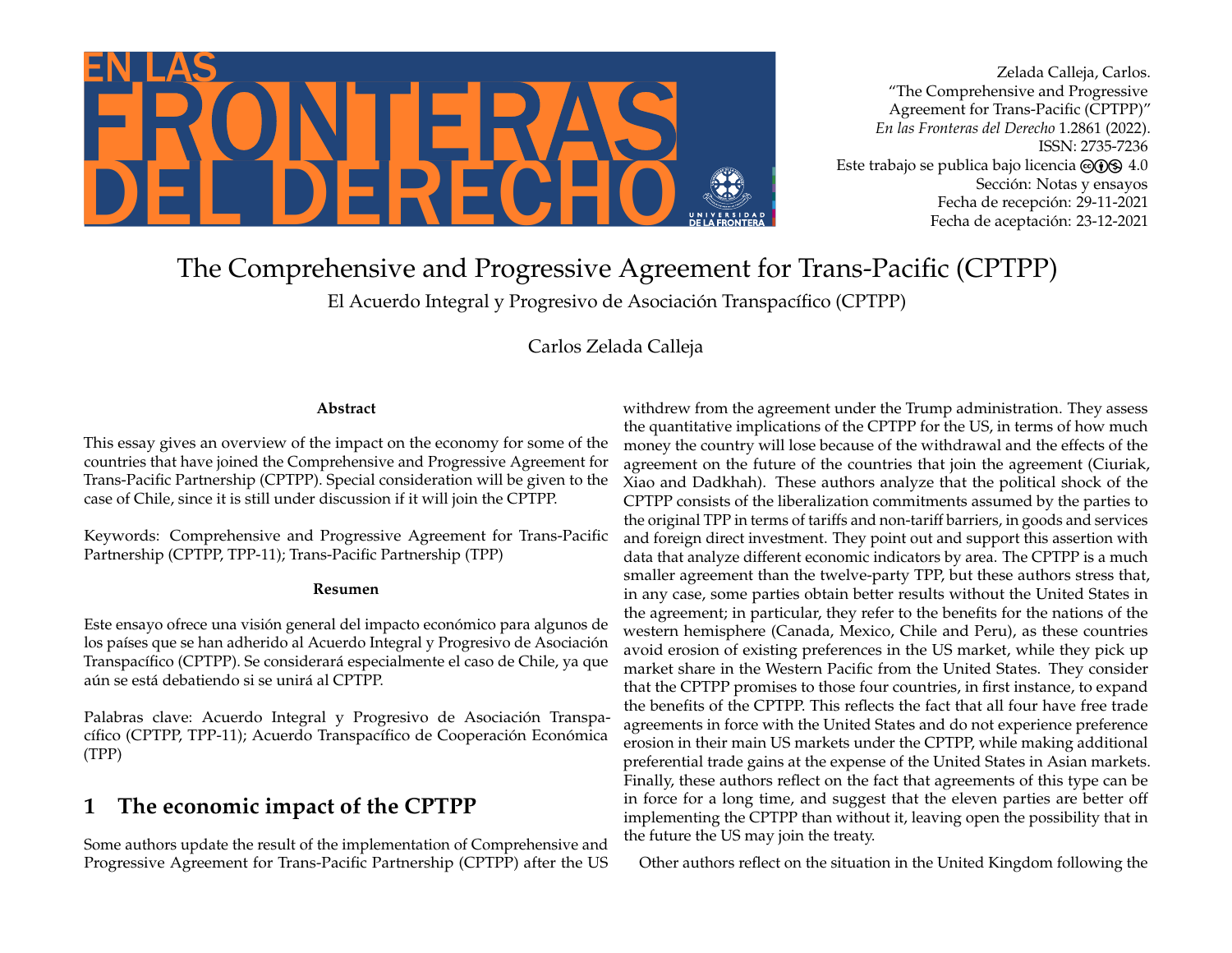successful Brexit negotiations that led to its exit from the EU. They consider that the UK government is seeking new trade agreements focusing mainly on trade in goods between the UK and non-EU countries (Khan and Khan). These authors analyze the possible post-Brexit effects and implications of the UK's accession to the CPTPP. The paper supports the premise that the United Kingdom's accession to the CPTPP will allow it to access the Asian Pacific market, increasing the United Kingdom's trade volume. It analyzes the results of several economic studies by area and concludes that the UK has six times more trade with CPTPP members than with the EU. These authors stress that the UK is the fifth biggest economy in the world and favors trading with the world. Total UK exports in 2019 were equivalent to \$468 billion, while imports amounted \$692 billion. It exported 8.11% of goods to CPTPP partners, while importing 7.27%. The UK main exports come from the manufacturing sector (machinery, processed food, chemicals, paper products and other related goods) and they have a major share in the UK GDP. These authors conclude that joining the CPTPP will lead to the elimination of tariff rates on 95% of products traded in that area, thus achieving an advance in technology and creating employment, thus favoring the UK in the short and long term.

Some authors remember the Pacific Three Closer Economic Partnership. Its negotiations were launched on the sidelines of the 2002 APEC Leaders Meeting in Los Cabos, Mexico, by Chilean President Ricardo Lagos and Prime Ministers Goh Chok Tong of Singapore and Helen Clark of New Zealand (Ko). That author quantifies the opportunity cost of the US withdrawal from the Trans-Pacific Partnership (TPP). Ko compares the likely economic effects of the TPP with those of the CPTPP (that is, without the United States). That author studies the opportunity costs of the US withdrawal from the TPP, not only for the United States and the remaining eleven CPTPP members, but also for non-members of the TPP. The results reveal that the US opportunity costs due to its withdrawal from the TPP would be a real GDP loss of 0.76% and a welfare loss of \$107 billion, which is supported by a decrease in its total exports of 8.43% and a decrease in its total imports of 6.31%. The United States, Japan, Brunei, Malaysia and Vietnam would face opportunity costs in terms of real GDP. Canada, Mexico, Chile, Australia, New Zealand and Singapore would gain an additional increase in real GDP and welfare with increased exports of goods and services due to the US withdrawal. Non-members of the TPP and CPTPP, like China and Korea, will increase their exports by more than 1%.

Another author raises a critical position regarding the subscription of the TTP for Chile. He asserts that, although the treaty is one of the most important negotiations currently underway, the 11 negotiating countries constitute a very heterogeneous group in economic, political and cultural terms, and therefore with very diverse incentives to participate in this agreement (Furche). This author asserts that Chile is in a particular situation, since it has agreements in force with all the other partners. This generates less incentives for its participation, precisely because there is no space to obtain relevant gains in terms of market access and improvement of trade disciplines. Furche further points out the existence of important pressures to increase concessions granted by Chile in sensitive areas, such as intellectual property, capital movements and environmental regulations, among others, as well as the incorporation of new disciplines and regulations in other areas of special sensitivity, such as eventual restrictions in the area of digital rights, regulatory coherence or for the establishment and operation of State-owned companies. This author argues that, in practice, the TPP is a way to renegotiate the Free Trade Agreement with the U.S., and thus to obtain what they didn't get on that occasion. Furche also presents background information suggesting that regulations do not reflect national interests nor favor development. On the contrary, he argues that these are commitments that limit the adoption of public policies in the short or long term. The benefits that could be derived from the agreements on regulatory convergence and trade facilitation seem insufficient to provide a favorable balance for Chile, considering the magnitude and sensitivity of the concessions that should be accepted. Furthermore, from the perspective of Chile's political position on the international stage, joining the (CP)TPP means joining a more global strategy of containing and balancing China's influence in the Asian region promoted by the United States, which will be counterproductive for Chile considering the importance of China for the Chilean economy. Finally, Furche suggests improving the debate with the political, productive and social actors involved.

## **2 Conclusions**

Thus, it is possible to arrive at the following results regarding the convenience of ratifying the CPTPP.

First, we emphasize that there will be trade benefits for Chile if the CPTPP enters into force, especially for small and medium-sized enterprises, with